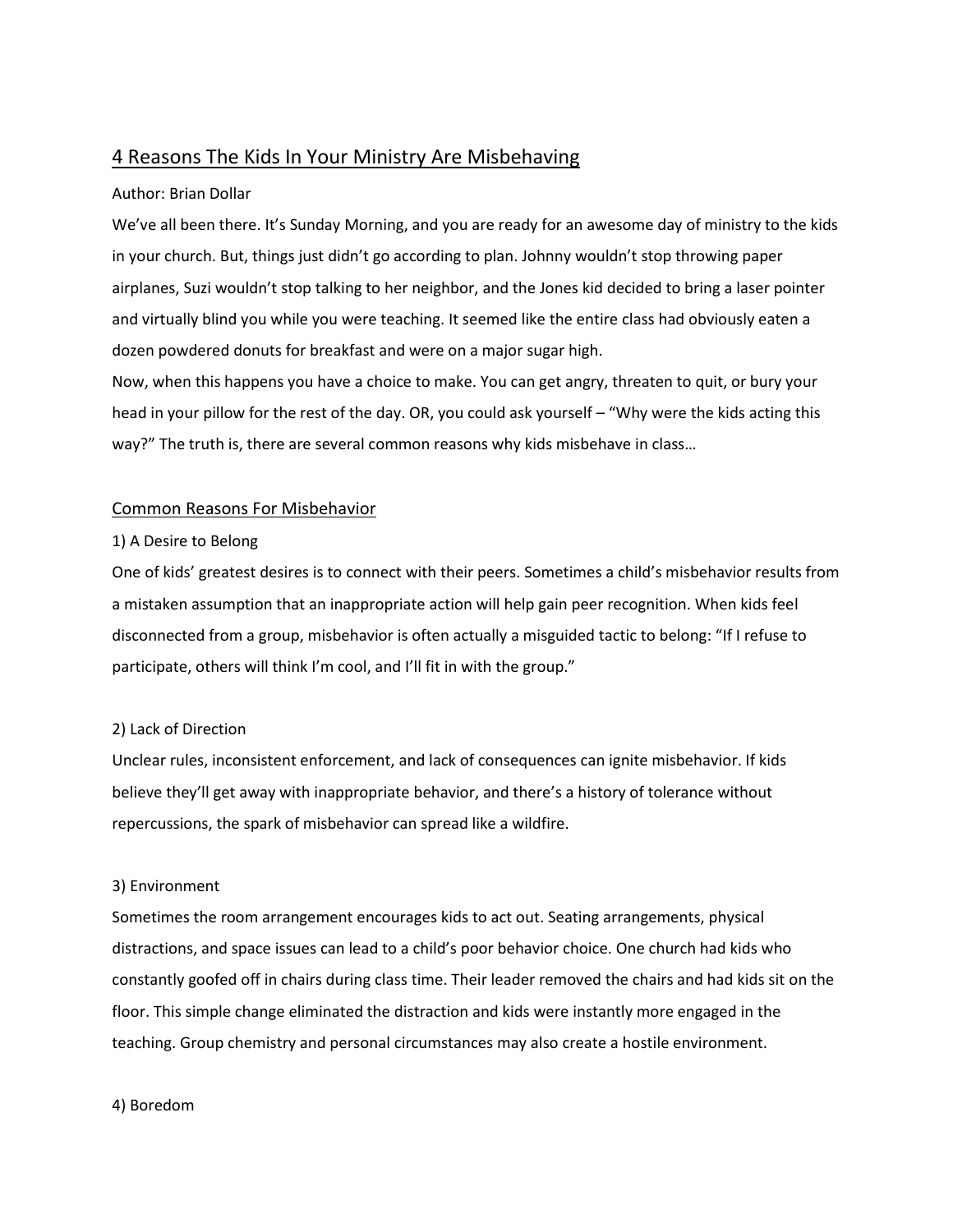If kids aren't engaged in learning, they'll engage in something else. And an unprepared leader is a doormat just waiting to be stepped on.

"If kids aren't engaged in learning, they'll engage in something else." Successful Discipline comes down to two words: Clear Expectations

There is no way that kids can be expected to be held accountable to follow rules that are never clearly communicated to them.

#### Keep It SIMPLE

Don't develop so many rules that kids can't remember them from week to week. The rules I have used my entire ministry are the C.O.O.L. Rules Care about your neighbor – don't be a space invader Only get out of your seat when you have permission Obey the leader and don't interrupt Let's work together – and be WINNERS!

To help kids understand, ask them what it looks like to follow the stated rules. For example, "Care about your neighbor and don't be a space invader." Ask kids, "What does this rule look like?"

#### Keep It CONSISTENT

Wavering in your discipline approach weekly causes confusion with the kids. Being extra sensitive and calling down everyone one week, then being extra care-free and allowing all kinds of disruptions will NOT help your kids at all. Be consistent.

#### Keep It FAIR

Many of our kids face life with a list of personalities, disorders, and issues attached to them. Each week may bring a different set of behavioral problems and challenges in your class. In the heat of the moment it can be easy to label the child instead of the inappropriate behavior.

Take care when confronting a child about his or her misbehavior. Announcing to the class that Sally's a chatterbox when she constantly talks out of turn doesn't model respect and may inflict damage to her